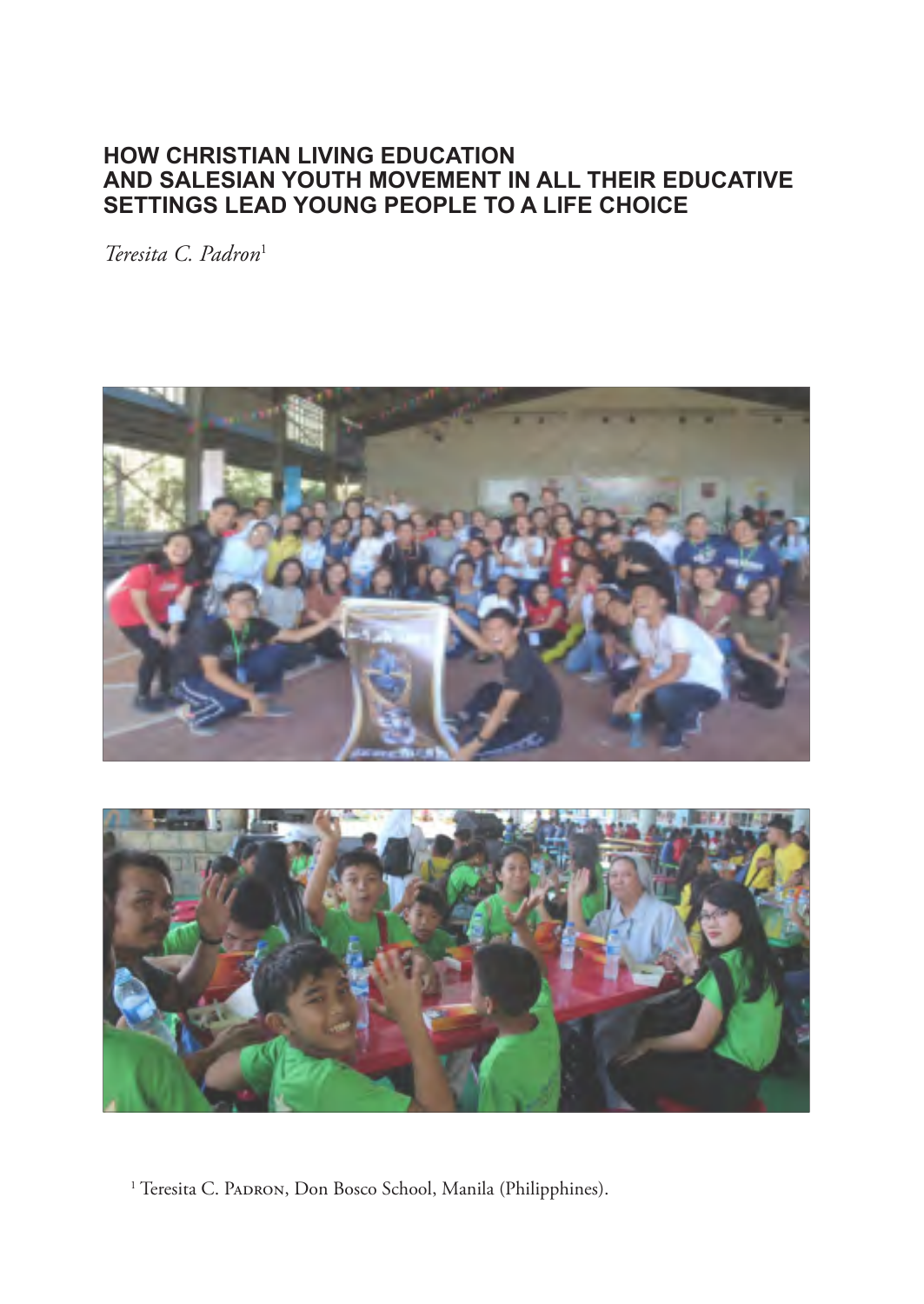The Christian Living Education (CLE) Program or Catechesis Program in the FMA schools in the Philippines is the teaching of religion concretized in the daily and lived in continuity through our Educating Communities and in the Salesian Youth Movement (SYM). This program was developed by the Catechesis Sector of the province based on our Educational Mission as FMA.

The said program "puts the education/formation of the young at the center, so that they can develop every dimension of their personality according to the plan of God in Christ and in docility to the Holy Spirit (GEM # 41).

For this reason the Catechesis Program was logically ordered to be consistent to this educational mission, developing a detailed fundamental structure of religious instruction grounded on Revelation and faith, in the Church with the "core content the Person of Christ" (CT  $# 5$ ). It lays down an itinerary of formation of the faith in its essential dimensions of "believing", "doing" and "trusting" with a clear and specific goal of accepting life as a Vocation.

The primary source of the faith content is the Word of God (Scriptures and Traditions) and from which flows the active dialogue with the daily life experiences of the young. Everyday life is seen as the privileged place of meeting with God, of living out the Gospel values, of vocational growth and of sharing joy and celebration.

The specific approach based on the New National Catechetical Directory of the Philippines (NNCDP) is applied to facilitate the communication of content and to assure its fruitfulness in the life of the young and of the Church.

"Integration Approach" is a methodology which is developed through the norms of "fidelity to God", "fidelity to man", and "fidelity to the Church" (NCDP # 413). An integrated religious education is a means "*to close the gap*" between Christian doctrine as taught and the ordinary life experience of the Filipino Catholics.

The CLE/Religion or the Catechesis Program follows the framework of a ground plan which uses the Doctrine-Moral-Worship (D-M-W) integration in structure, content, sources and objectives.

Since our Catechesis Program uses an integration approach, it fosters holistic formation of the young teaching them to live their lives according to God's plan. They are helped to see their life experiences in the light of God's Word, reflective and more discerning in their choices, … has a preferential option for the poor, guided to choose a career not for their own profit but for the common good of others, practicing servant leadership and living the Gospel values radically in the footsteps of Jesus.

In view of a holistic formation of the person, the CLE/Catechesis Program includes components such as the Class Mass, Assembly Mass, the Sacrament of Reconciliation, Marian devotion, Recollection, the annual Retreat, the Happy Death experience at the end of every lesson, Sharing on the Word of God, …and their immersion in the outreach service program.

These are concrete "Christian experiences" that provide meaning to their day to day encounters (GEM # 87) and to their life as a whole.

The young are also helped to process their experiences and to share this among themselves.

After every outreach experience, they gather in small groups and as a class process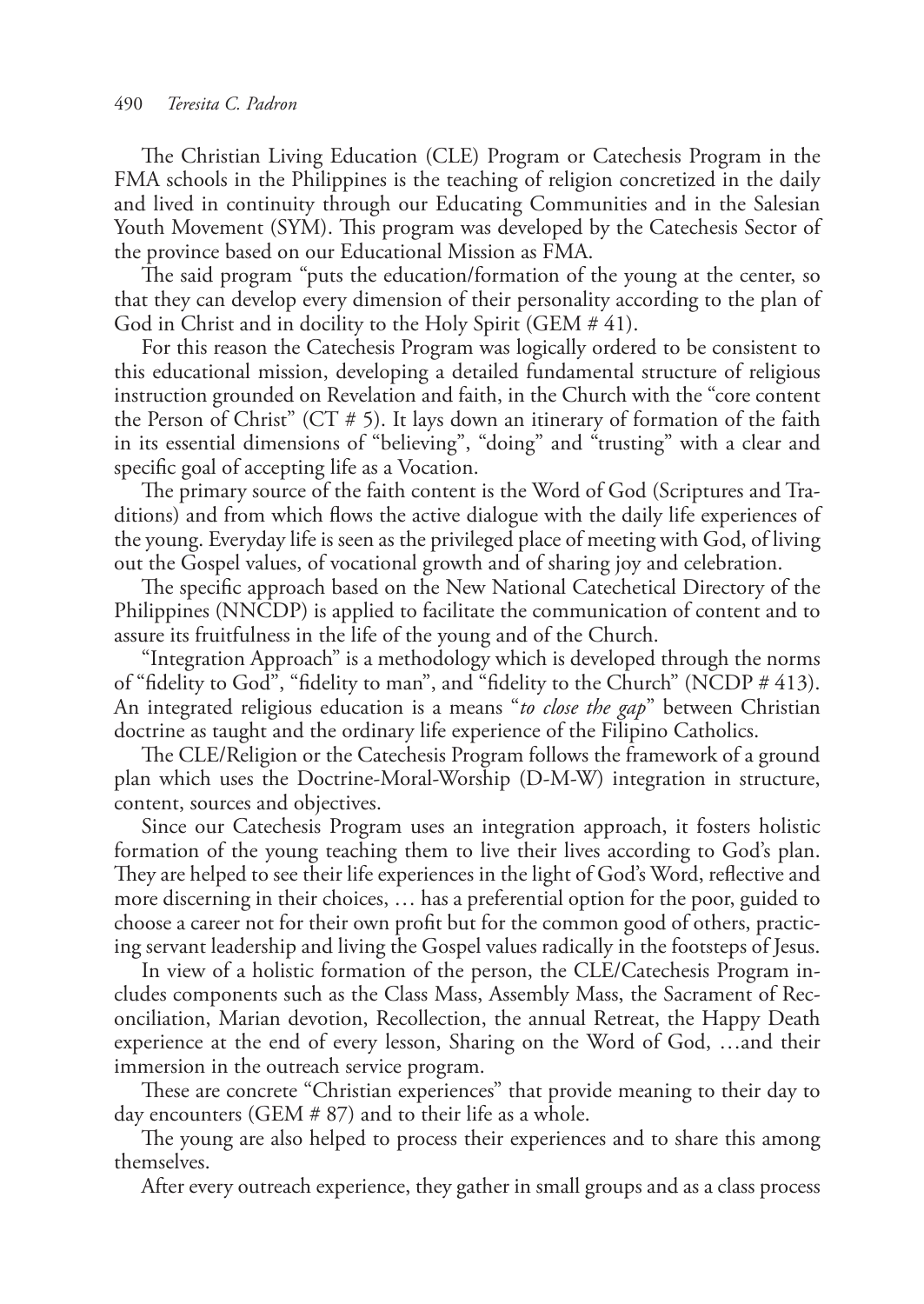their experiences with their teacher/guide. And within that same week during their sharing of God's Word, the same CLE teacher facilitates the encounter of the young with Jesus and how they met Him during the outreach experience.

As the young person share their experiences with each other, they learn not only to listen to their own stories of encounter with Jesus but also listen to others and how Jesus has become alive in the lives of their fellow young person.

Similarly, during their one-on-one encounter with their CLE teacher/guide outside class hours i.e., during Salesian Assistance time at the playground or along the corridors or while waiting for their time to go home, these young people also learn how to listen to the different moments that comprise their day, … how to listen to the voices that they hear from within and from the outside world that most often confuse them and learn to be attuned with the movements of their heart and where they are being led to. Slowly, the young person learns how to listen and discern and make good choices for himself/herself. Here we see the value of the presence of adults, as companions of the journey, in the ordinary moments of everyday life.

Pope Francis in his message to the 2018 World Day of vocations said that "we need, to learn how to listen carefully to Jesus' word and the story of his life and also to be attentive to the details of our own daily lives, in order to learn how to view things with the eyes of faith, and to keep ourselves open to the surprises of the Spirit".

Through the *outreach program,* the CLE/Catechesis Program provide venues for the young for "volunteerism"- "a strategy to educate to a culture of free giving and solidarity, to justice and peace, by offering their personal contribution to the transformation of society and to the realization of a citizenship based on solidarity" (GEM p. 66).

Together with our Educating Communities, venues for community and outreach services are created. These experiences provide meaning and purpose in the life of every young person taking part in them. Examples of these are: mangrove reforestation, teaching of catechesis in the public schools, gift-giving to the poor at Christmas, service in the oratory, joining VIDES-Philippines as junior members, taking part in the programs and activities prepared by the Educating Communities, young people are led to slowly discover their call and their missionary vocation in the Church.

Salesianity topics are also integrated into their CLE/Catechesis program according to the theme and topics per grade level and to the needs of the students. While integration is done, systematic development of the Salesianity theme and topics are observed.

"*To close the gap*" between Christian doctrine taught in class and the ordinary life experience of the Filipino Catholic, our young people are provided with concrete experiences in the Salesian Youth Groups in the SYM. Through the SYM, our young people are provided with the venue to experience carefully planned and designed programs and activities that would enable them to do something concrete in their life.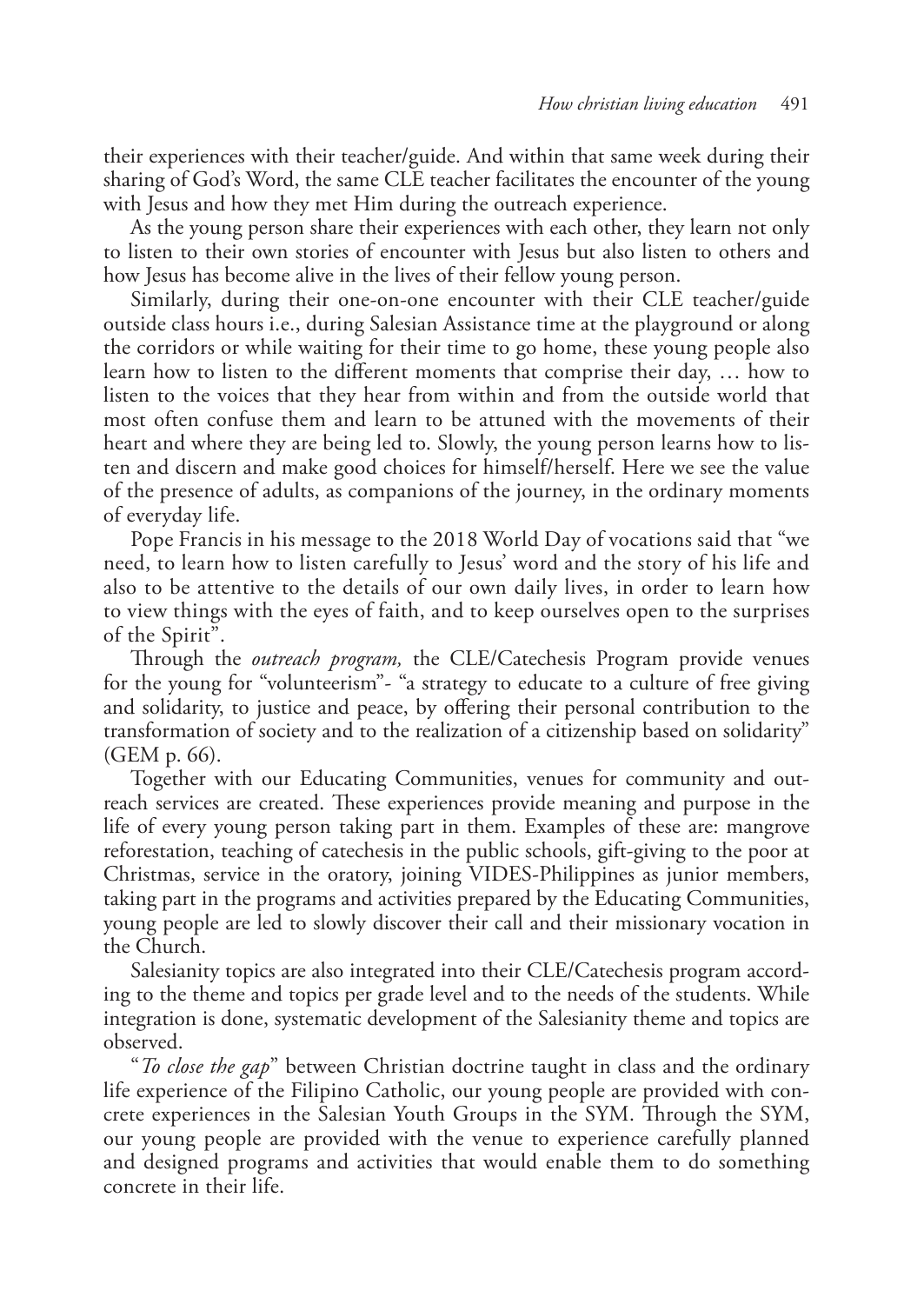Mother Yvonne Reungoat in her Circular letter n. 980, said:

A favorable opportunity for the accompaniment of the young is the SYM. This year we celebrate the 30<sup>th</sup> anniversary of its birth as a world movement. We ask ourselves: does SYM offer the young an intense fraternal life, challenging spiritual journeys, meaningful service experiences, spaces for appropriate accompaniment, and competent people for discernment?

In all our educative settings (schools, oratories, hostels, centers for youth at risk, technical-vocational centers, and boarding school), young people freely join the groups and associations that comprise the SYM. Membership in these groups and associations is not part of the academic curriculum in the school, therefore the young people are not obliged to become members. However, 100% of these young people still choose to join them.

Their membership to the SYM has provided them countless opportunities for growth. The programs and activities have been carefully articulated and implemented in such a way that experiences meet the goals of our Youth Ministry in the province.

Through the weekly encounter of the Salesian Youth Groups (SYG), young people have been given the occasion not only to develop their skills and talents, their gifts and leadership potentials but most of all they have grown in knowing themselves better enabling them to give a concrete response to God who has loved them in so many ways.

The annual camps of the SYM has provided the young people venues for service as they immerse themselves to the different aspects of life. By living the Salesian Youth Spirituality (SYS), young people have been given a privileged space to encounter themselves, their God, and fellow young people. They were able to find the venues to serve, not only during exceptional moments like calamities and disasters which we always have in our country, but more so in the current political situation of our country.

Several of our past pupils have testified that their Christian formation through their CLE classes and the Salesian Youth Movement have empowered them to become protagonists in their own lives. They were enabled to seek for themselves the path God has chosen for them, in their own careers, in choosing a lifetime commitment, in the work they were called to serve.

In whatever walk of life, they found themselves in, these young people, our past pupils are proofs that indeed, our CLE/Catechesis program and our SYM encounters have made them who they are today, men and women with Christian conscience, spirituality and social responsibility.

The whole educational journey of the young person therefore is summed up in "forming good christians and honest citizens" of the church and of society today.

However, personal accompaniment on the part of the FMA and the lay mission partner is one big challenge that is being faced today. The FMA and the lay mission partner who spends more than 8 hours a day with the young person in school also needs personal accompaniment. Both need to learn how to accompany and how to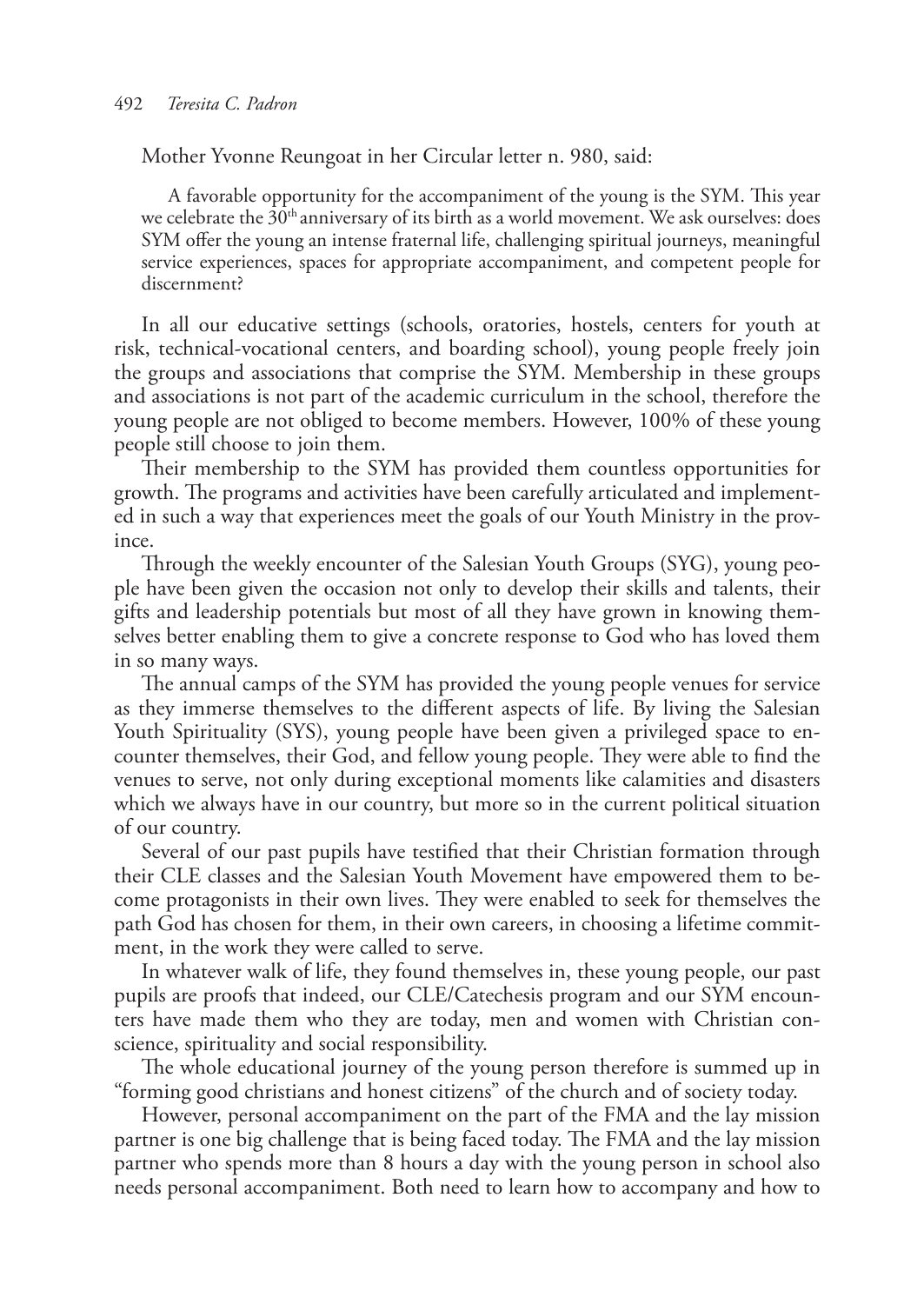discern, in other words, they need a good guide who will teach them discernment while being accompanied.

Mother General Yvonne Reungoat said in her Circular letters, we cannot accompany young people if we ourselves have not been accompanied. Circular n. 904 states:

Accompaniment demands maturity and interior freedom, together with the awareness of being accompanied in the first person. In fact, no one can judge another if she herself does not feel accompanied. The 'yes' said daily to the Lord through human mediation, even when it is fragile and weak, makes us capable of accompanying others. It enables us to do freely, what charity demands (L 35, 3).

In the Philippines, our lay mission partners who are tasked to teach CLE and animate youth groups in the SYM are themselves young, ages between 20-35 years old. Most of them come from public schools where the teaching of religion is different from the way we do. These young lay mission partners are also confronted with the same situation as the young people they are accompanying.

They too are confronted with the lack of adult figures to accompany and guide them. It is only in our schools that they have experienced what it means to be accompanied and to be guided. Several of them also come from broken and hurting families, families tried by all sorts of poverty and suffering. They too need to learn how to read their life stories with that of Jesus' story in the Gospel.

They too need to listen to themselves and spend more time in prayer and reflection, in reading and listening to scriptures and the voice of the Holy Spirit that speaks from within.

They too are confronted by the globalized culture. They themselves are products of this culture. The challenge therefore of the FMA in schools is to accompany both the lay mission partner and the young to make good choices for themselves.

There is the ever-pressing challenge and the tall order to educate oneself and to accompany both the young and the lay mission partner to discover the beauty of their lives, to make good and positive choices for themselves in order to discover their life commitment.

In Circular n. 904 Mother General continues to say that

Reciprocal accompaniment is born of relational experiences marked by respect, care, involvement, and responsibility. It is based on a common project, elaborated, and assumed by all. It calls for limpid vision that permits us to see with Jesus' eyes, the possibility of change present in the other person. It implies awareness that our meeting has a goal and a direction: holiness according to the spirituality of the Preventive System. In our encounter with each other, we touch the threshold of the mystery, the very presence of God who dwells within us.

The FMA is tasked to grow in her reciprocal accompaniment. She too, needs a good guide to be able to grow in her capacity to discern and to accompany. Both the FMA and the lay mission partner need to continually seek God and a daily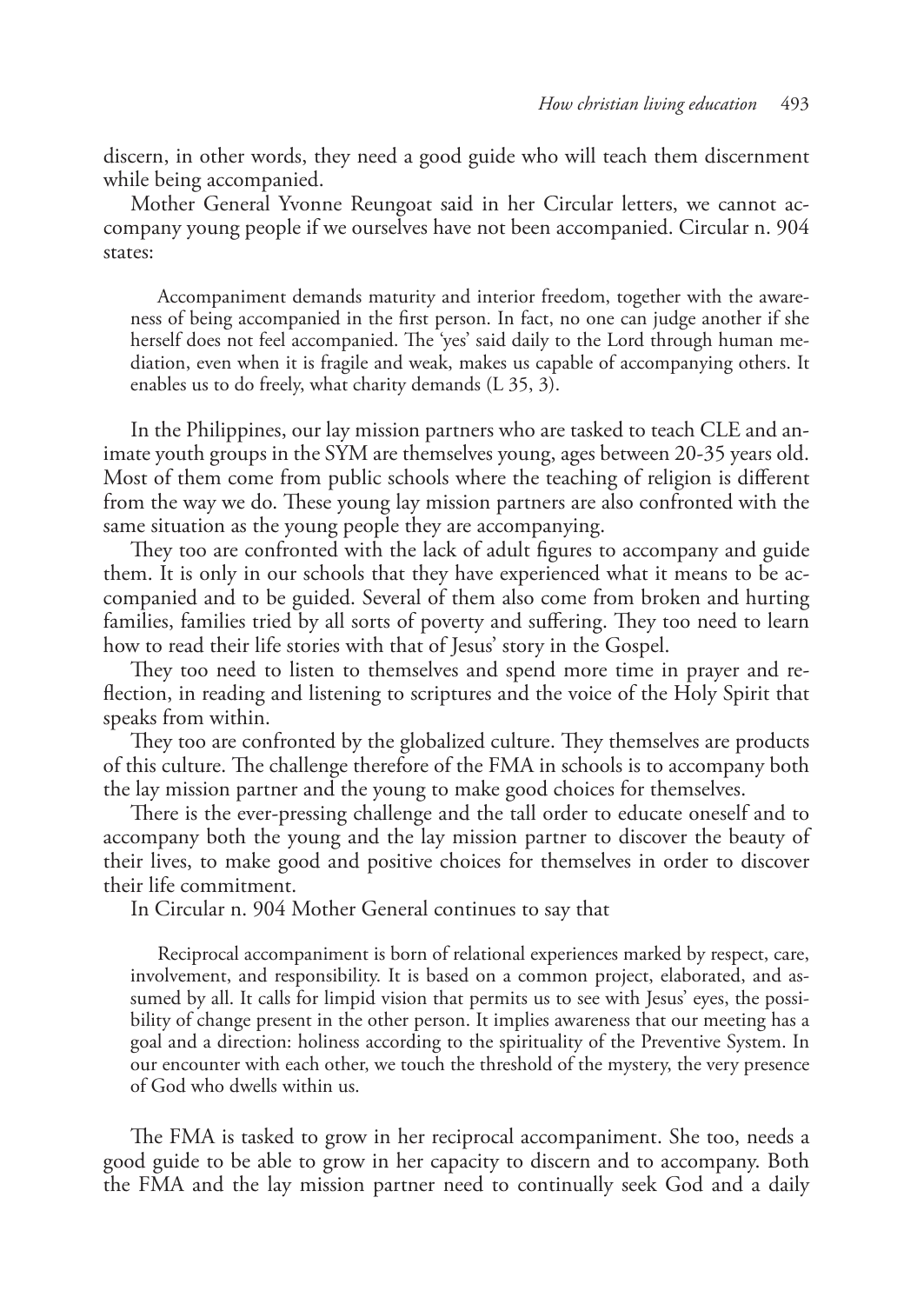conversion of mind, heart, attitudes and ways so as to be a credible presence among young people.

The call to be accompanied and to accompany is a lifetime challenge. As Mother General says in her Circular letter n. 909,

We must accompany the young in feeling their indebtedness toward life, helping them to discover meaning in their personal history, their experiences, their encounters, and their reality. Gratitude is the truest attitude in the face of a gift. If we do not feel gratitude toward those who have transmitted determined values, we will not feel obligated to transmit them to others.

Vocation or a lifetime commitment is not just the final moment of one's journey to maturity. It is a reality that characterizes every stage and every phase of development. It is therefore an imperative that the FMA and the lay mission partner be guided and accompanied very well so they can also accompany and guide the young entrusted to them.

Another challenge is the constancy and consistency of the daily Salesian Assistance (presence) and the friendly talk that the FMA and the lay mission partners do in the school to know better the young person in front of them. Due to the many concerns of the school, at times, the Salesian Assistance is the first to be set aside. The opportunity to encounter and have a friendly talk with the young person is lost. There is the need to remind the FMA, to educate and form the lay mission partners to a deeper understanding and importance of Salesian Assistance and the friendly talk.

I would like to recall here the words of Don Bosco in the famous Letter from Rome in the year 1884:

By a friendly relationship with the young, especially in recreation, affection can't be shown without this friendly relationship, and unless affection is seen there can be no confidence. He who wants to be loved must first show his own love. Our Lord made himself little with the little ones and bore our infirmities. He is our Master in this matter of the friendly approach. A master who is only seen in the master's chair is just a master and nothing more, but if he goes into recreation with the boys he becomes their brother.

Lastly, the FMA and the lay mission partner also needs to be mentored and coached on communication skills. They need to grow in their capacity to communicate the new languages of the young today.